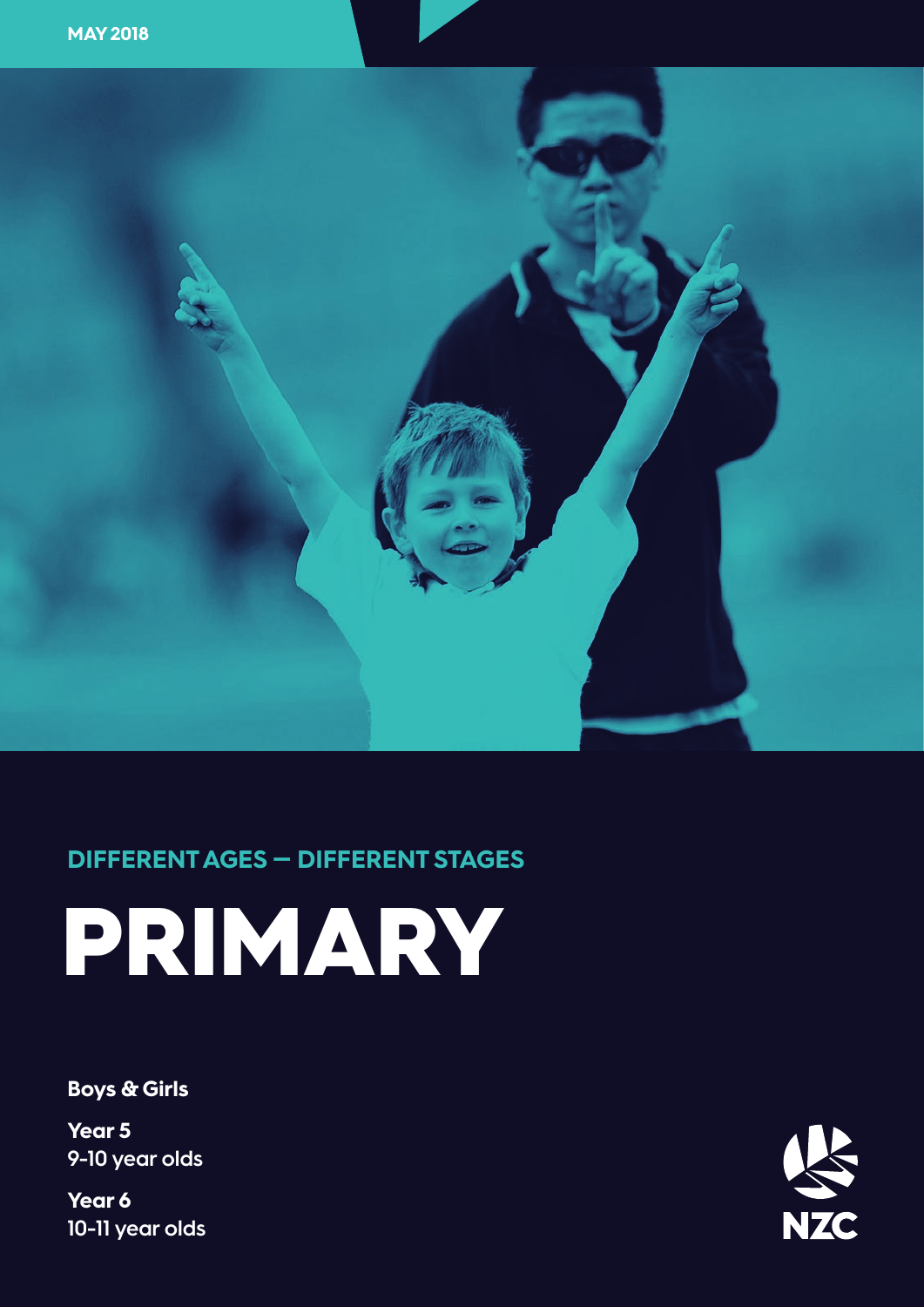## 咚

# PRIMARY **OBJECTIVE**



**Accelerated Skill Development Action packed** 







**Fast paced Maximum involvement** 

|                                                | <b>BATTING</b>                                                                                                           | <b>BOWLING</b>                                                | <b>FIELDING</b>                                                                                                                                                                                                  |
|------------------------------------------------|--------------------------------------------------------------------------------------------------------------------------|---------------------------------------------------------------|------------------------------------------------------------------------------------------------------------------------------------------------------------------------------------------------------------------|
| <b>Accelerated Skill</b><br><b>Development</b> | Transition to<br>conventional hardball<br>Increased attacking batting<br>shots which will add to more<br>scoring options | Transition to<br>conventional hardball<br>Increasing accuracy | Transition to<br>conventional hardball<br>Moving into position quickly to<br>catch or retrieve the ball<br>Wicketkeeping: Head still,<br>eyes level and focus on the<br>ball, with fingers pointing<br>downwards |
| <b>Action Packed</b>                           | Being prepared to score<br>off every ball                                                                                | More wicket taking<br>opportunities                           | More active and less standing<br>still<br>Moving every single ball<br>(walking in with the bowler)                                                                                                               |
| <b>Fast Paced</b>                              | Opportunities to score at a<br>faster pace, more singles<br>and more boundaries                                          | Less wides means more time<br>spent with the ball in play     | Shorter boundaries and more<br>boundaries mean fielders will<br>need to be fast and agile to<br>cut the ball off or chase it to<br>prevent a boundary                                                            |
| <b>Maximum involvement</b>                     | Everyone gets equal<br>opportunity                                                                                       | All 8 players will get a<br>minimum of 2 overs                | Fewer fielders means<br>more action for<br>everyone in the field                                                                                                                                                 |